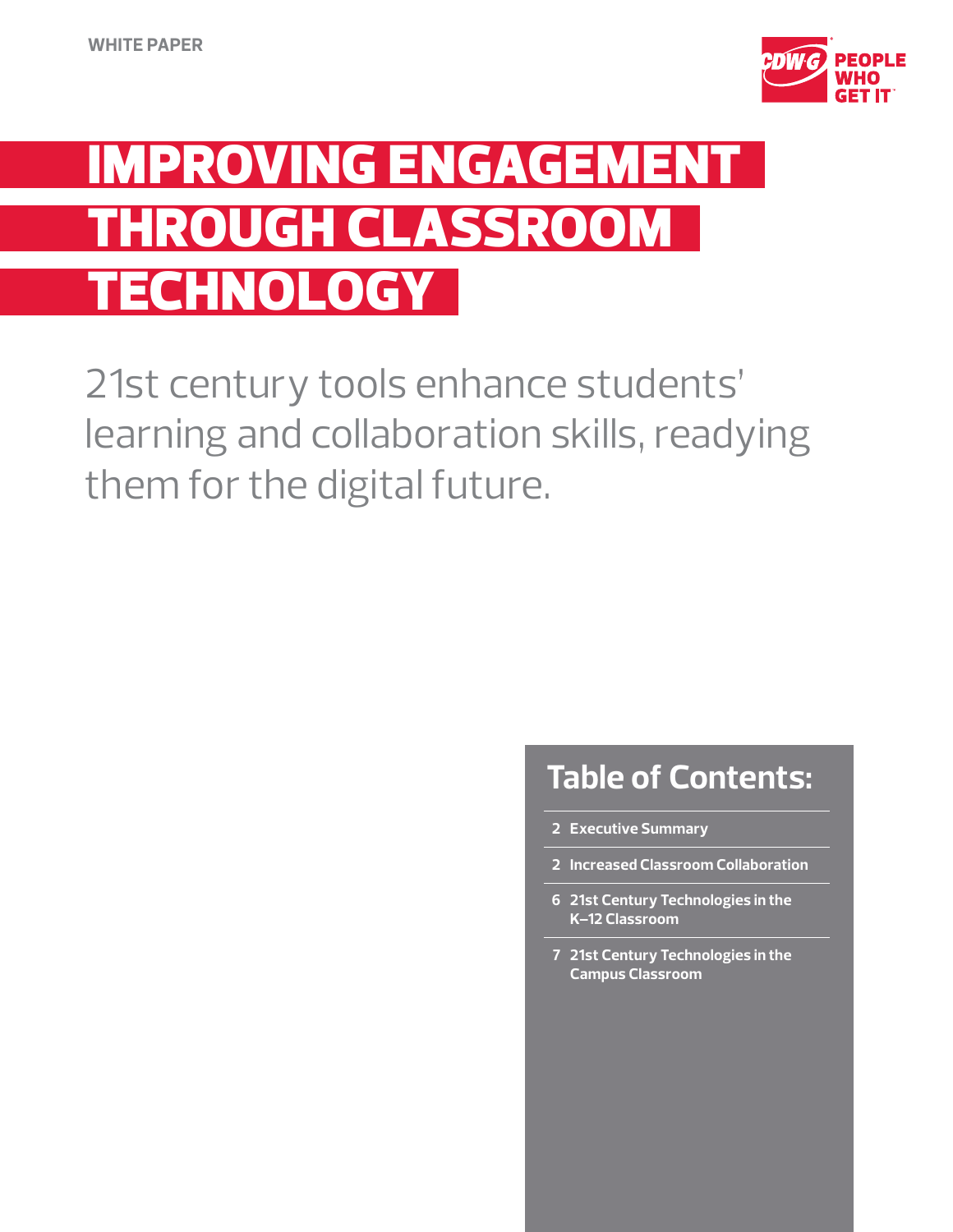### **Executive Summary**

As technology has redefined people's everyday lives, so, too, has it redefined education.

Instead of passively listening to teacher presentations and reading textbooks about other communities and cultures, K–12 students are doing research online, taking virtual field trips, and communicating with their peers around the world over blogs, social networks and video conferences.

College and university students, meanwhile, are using online video chats, instant messaging and social media tools to consult with their professors. They're deploying wikis and other web tools to collaborate with classmates. And they're prepping for exams by watching video or listening to audio of past lectures on computers and MP3 players.

Equipping learning institutions with 21st century technologies empowers educators and students by giving them access to dynamic new teaching and learning tools and by making lessons more visual, interactive, collaborative and hands-on.

When properly deployed and fully leveraged, these tools interactive whiteboards, student response systems, online communication tools and other technologies — help students develop the necessary 21st century tech skills they need to succeed in college, graduate school and the global workforce.

This white paper explains how 21st century technologies increase collaboration and enhance learning, identify the most popular tools used in today's classrooms, and provide examples of how schools and postsecondary institutions are taking advantage of them.

## **Increased Classroom Collaboration**

School districts, colleges and universities are investing in the latest educational technologies for three key reasons:

- •Today's generation of students expects technology in their classes;
- •It helps develop critical technological and 21st century skills, such as the ability to communicate and collaborate with others;
- •Research shows that it produces positive results.

#### **Teaching Generation Y and Millennials**

Today's youth have grown up in a digital society, and many are surrounded by technology in their personal lives — from cell phones and computers to video games and high-definition (HD) television. As a result, they've come to expect the same at school and on campus.

However, providing these tools isn't about entertainment. It's about engaging young people in learning through technologydriven interactive lessons and activities. In a country where high school dropout rates continue to hover around 25 percent (according to the latest U.S. Department of Education data), the goal should be to use technology to capture students' attention, motivate them to learn and teach them the skills they need to thrive in college and their careers.

Educators and researchers agree: The old model of education that worked for two centuries, in which the teacher stands in front of a chalkboard and lectures day after day, is no longer enough.

"Kids are growing up in an era where they are immersed in technology. You have to instruct them in the way with which they are most comfortable," explains Alan Knapp, national policy director for the Partnership for 21st Century Skills (P21), an educational advocacy group. "If you have a traditional classroom and you power down equipment and teach them in a 20th century way, you will lose them."

According to the *2010 CDW•G 21st Century Classroom Report* (cdwg.com/21stCenturyClassroomReport) — a survey of roughly 1,000 high school students, faculty and district IT professionals about how technology is used in their schools today's students believe technology is vital not only to their personal lives, but also to their education and their future.

Indeed, 84 percent said technology is important or very important to their ability to study and work on class assignments, and 94 percent said they anticipate using technology to complete their assignments in college. As one student noted, a technology-rich classroom "would teach me the technological skills necessary for college. It would also make [classes] more productive and enable me to learn more."

#### **Developing 21st Century Skills**

The Partnership for 21st Century Skills argues that today's students must not only master core academic content (reading, writing and arithmetic, among other subjects), but also develop the 21st century skills that will enable them to compete effectively in today's rapidly changing, technologyand knowledge-based society.

A 2010 survey by the American Management Association confirms that employers need a workforce that possesses these skills. Nearly 76 percent of the 2,115 managers and executives who participated in the *AMA 2010 Critical Skills Survey* said the "four Cs" — critical thinking and problem solving, communication, collaboration, and creativity and innovation — will become more important in their organizations in the next three to four years.

They cited four reasons why such skills are important: the pace of change in business today, global competitiveness, the nature of how work is accomplished today and the way their organizations are structured.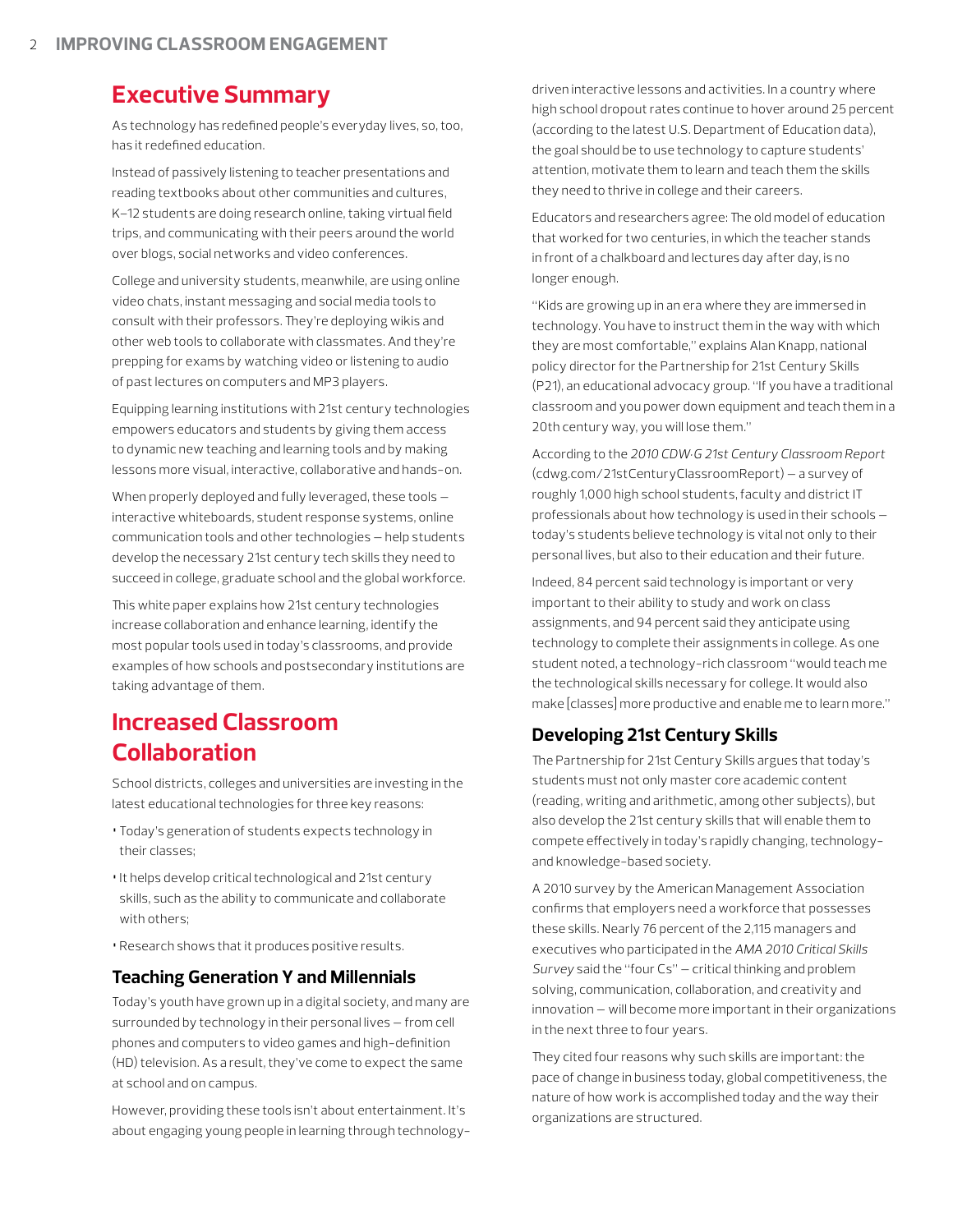#### **What Are 21st Century Skills?**

**Critical thinking and problem solving** involve analyzing evidence, arguments and beliefs and effectively drawing conclusions. This skill set requires solving problems in both conventional and innovative ways.

**Communication** involves articulating thoughts and ideas in written, oral and nonverbal ways. Other components include listening effectively and using different media, technologies and languages.

**Collaboration** involves working effectively and respectfully with diverse teams, having the flexibility to compromise, assuming shared responsibility for collaborative work and valuing the contributions of each individual.

**Creativity and innovation** involve using techniques such as brainstorming to develop innovative ideas. This skill set also requires working creatively with others, being open to new and diverse opinions, incorporating feedback into the work and viewing failure as an opportunity to learn.

Today's students also must develop global awareness; environmental, civic and financial literacy; and health and wellness awareness skills.

*SOURCE: Partnership for 21st Century Skills*

"Today's youth will take jobs that don't exist yet and will use technology that hasn't been invented yet. But by having these 21st century skills, they can apply what they know and figure it out," says Tim Magner, P21's executive director. "We are in an environment with big challenges ahead and no clear answers. Climate change, medicine and energy are huge issues, and we don't have solutions. Kids today will have to solve those problems."

Although today's students have grown up with technology, they don't always know how to use it correctly in an educational or work environment. Thus, it's equally important that they learn how to properly use technology to conduct research and access information (also known as digital literacy).

They also must learn how to critically and competently evaluate and organize online information and to distinguish credible sources of information from noncredible ones (also known as digital citizenship).

"Kids have access to technology in their personal lives, but no one is necessarily teaching them how to use these tools effectively and how to process and judge information they receive online," explains Leslie S. Conery, deputy CEO of the International Society for Technology in Education.

"If students don't have access to technology in school and aren't taught media awareness, then we aren't preparing them for when they leave school and need to use these tools in their careers."

P21's Magner says this shift in educational direction can be traced to a change in the economy that occurred over the past 20 years, when the industrial economy based on manufacturing evolved into a service economy driven by knowledge, innovation and creativity.

Before, a traditional lecture by a teacher in front of a chalkboard was the most efficient and effective way to disseminate information to students. By knowing the core subjects, a high school graduate could make a good living and support a family with a manufacturing job that he or she might hold for life.

But today, according to the U.S. Department of Labor, 90 percent of high-growth, high-paying jobs require postsecondary education or training. Because students now can turn to a search engine to access seemingly limitless information on any subject, the lecture format is no longer the most efficient (nor the most effective) way to facilitate genuine learning.

Experts believe education institutions at all levels must adapt and reshape what happens in the classroom to meet today's needs. That means pairing lectures with hands-on tools that engage students in problem-solving and project-based tasks and helping them develop those critical 21st century skills.

As more students gain access to computers and the Internet at home and on the go, P21 advocates a new approach to learning. One innovation it suggests is flipping the homework/ schoolwork paradigm, with students accessing information at home and using class time to build 21st century skills.

In this alternate learning environment, teachers could assign online reading materials as homework or record video lectures for students to view on their own time, Magner says. At school the next day, students could discuss what they learned and work on problems as a group.

As P21's Knapp points out, such an approach "personalizes instruction, engages students and provides the infrastructure for them to communicate and collaborate."

#### **Improved Student Achievement**

Studies and anecdotal evidence show that technology inspires students to not only stay in school, but also to excel.

According to a recent two-year study by Marzano Research Laboratory, students who were taught with interactive instructional tools such as interactive whiteboards and student response systems saw, on average, an academic achievement gain of 15.9 percentile points. The study, completed in 2010, involved more than 4,900 students and 120 teachers.

Elsewhere, a survey of 997 schools during the 2009–2010 school year by Project RED (Revolutionizing Education), a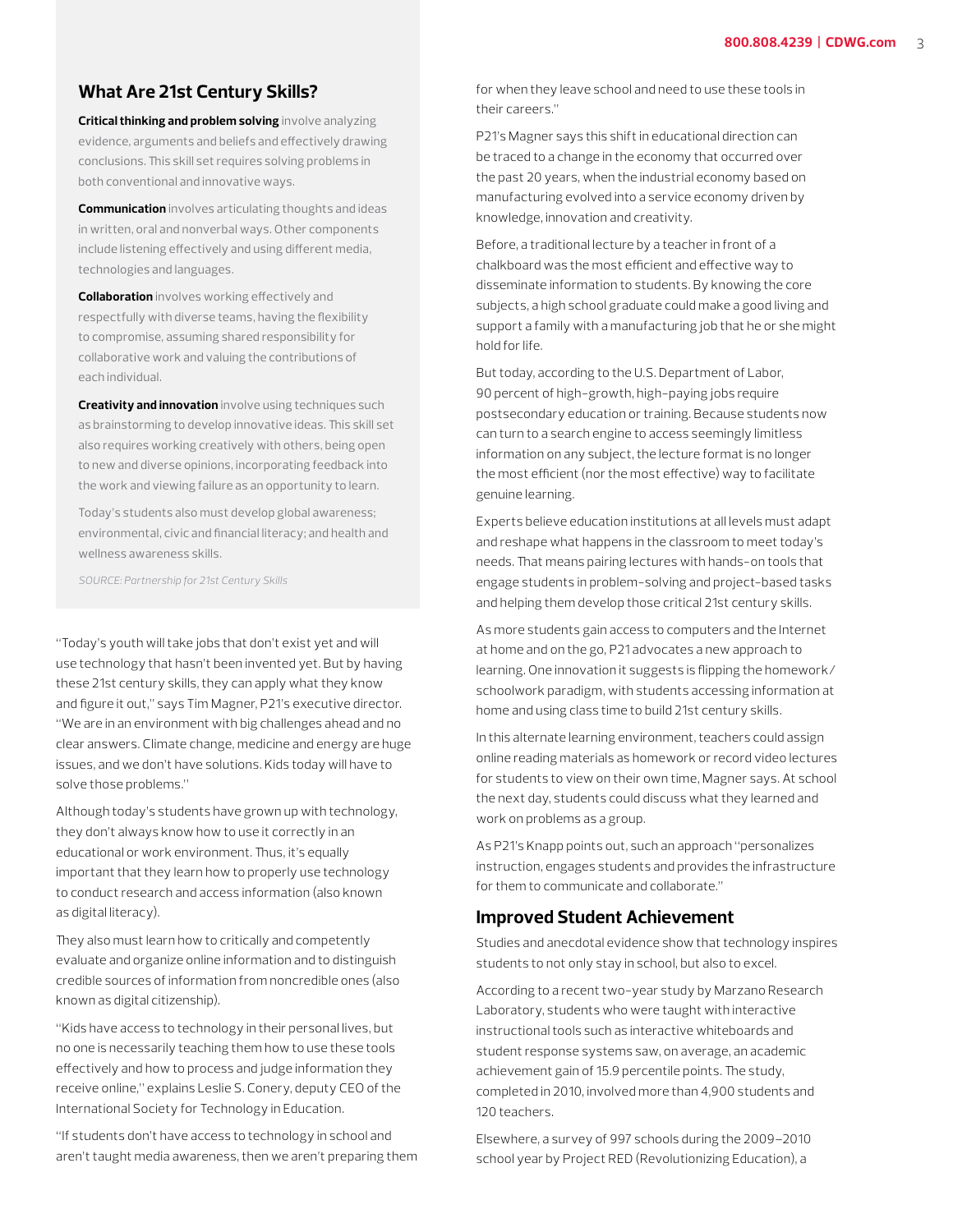#### 4 **Improving Classroom Engagement**

national research and advocacy plan to facilitate technology in education, found that nine key technology implementation factors — including a strong student/computer ratio and the integration of technology into core subjects at least once a week — are linked to improved test scores and graduation rates and a reduction in disciplinary actions.

Students surveyed for the *2010 CDW•G 21st Century Classroom Report* agreed that technology improves learning and facilitates the development of technological and 21st century skills.

One respondent said having technology-rich schools teaches students to search for information more effectively and that having better visuals improves their understanding of material. Another student said technology "opens opportunities for outside input and research, while speeding and improving the quality of work."

Surveyed teachers, meanwhile, said that technology personalizes lessons and facilitates anytime, anywhere learning. Technology "enhances and brings depth to lessons for students with differing learning styles," said one. Another instructor observed that online courses, wikis and blogs help "extend the classroom beyond the eight-hour school day."

College and university faculty and students also see benefits, according to the *2010 CDW•G 21st Century Campus Report: Campus 2.0,* a survey of more than 1,000 postsecondary students, faculty and IT staff (cdwg.com/21stCenturyCampus). "The greater the interactive technology available to students, and the richer the media, the more effective the learning," said one faculty member respondent.

A student respondent praised the communication benefits, saying technology "enables students to reach new levels of connectedness to their professors, bosses, peers and families."

#### **What Is a 21st Century Classroom?**

A typical 21st century K–12 classroom features high-speed Internet access; software for a range of learning activities; computing devices for students (such as desktop or notebook computers or netbooks); a desktop or notebook computer for teachers; and audiovisual equipment.

To make the learning process more dynamic, schools in recent years have adopted interactive whiteboards and student response systems, which can liven the pace of lessons. Interactive whiteboards let teachers present lessons with animation and graphics, and they allow students to interact with the material and even solve problems by highlighting and moving objects around with their fingers or pens.

 With student response systems, teachers can poll students (who answer via wireless remote controls) and review the tabulated results on their classroom computers. The

#### **Head of the Class**

Beauvoir, the National Cathedral Elementary School, is successfully putting technology into the hands of its students.

This pre-K–3 school located in Washington, D.C., has launched a one-to-one computing program for its 80 third-graders, providing each student with an Intelpowered classmate PC, says Matthew Castanera-Bartoszek, director of technology. Every first- and second-grade classroom, meanwhile, is equipped with six tablets.

Some students use computers just once a week, while others use the devices daily if they're working on a research project. Such access helps them tap online resources; learn through videos, interactive lessons and virtual labs; and hone their research skills on search engines.

"The technology engages students," Castanera-Bartoszek says. "It makes school fun and gives them a reason to be excited about a topic being discussed. It also helps make difficult, abstract concepts simpler to understand."

technology not only allows teachers to gauge student comprehension, it also promotes class participation and discussions.

Some students may think they're the only ones with a specific opinion. But if they see that some of their classmates believe the same thing, it may embolden them to discuss their views.

In addition to technology, a 21st century classroom features flexible learning spaces for small-group collaborative learning activities or whole-class instruction. Furniture is light and mobile, allowing the room to be quickly and easily reconfigured to support a variety of learning activities.

A 21st century technology–equipped higher education classroom typically features a computer for the professor or instructor, a projector, a student response system, a DVD player and a high-tech podium with touchpads or switching devices that allow faculty to toggle between devices.

Some classrooms have video conferencing equipment for guest speakers and lecture capture systems to record audio and video of lectures. Larger classrooms and lecture halls typically have audio systems as well.

Colleges and universities increasingly are adopting emerging technologies, including digital content such as e-books and web-based office productivity applications that promote student collaboration and enable the retrieval of lecture notes, recorded videos of lectures and other course materials over a web-based learning or course management system.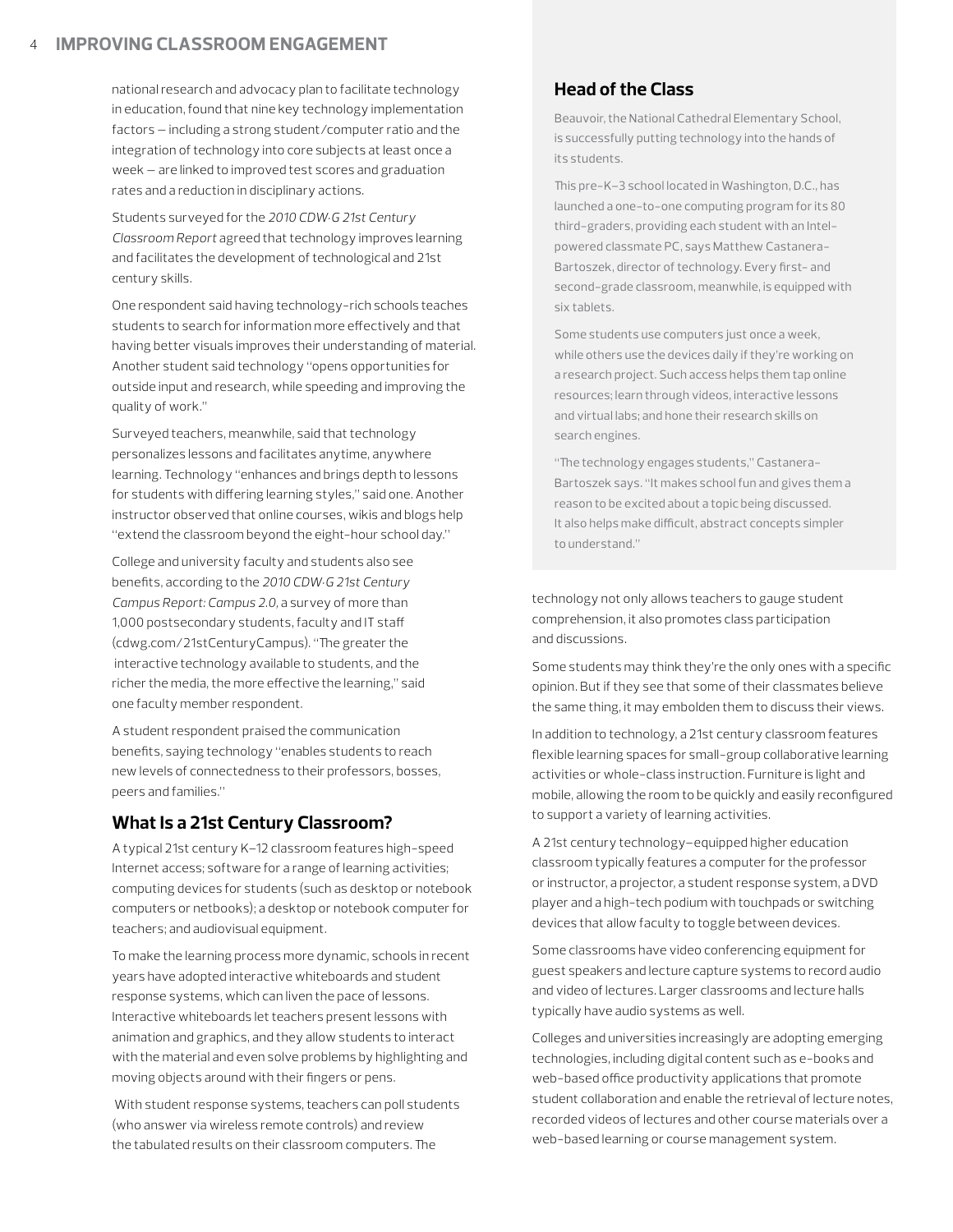The *2010 CDW•G 21st Century Campus Report: Campus 2.0* confirms that campus IT departments have increased support for collaboration tools (such as web and video conferencing tools and online chat applications), giving students more opportunities to connect online. Students have embraced blogs, wikis, Facebook and Twitter, for example, because the tools allow them to communicate, collaborate and share content with their classmates and professors in real time.

In fact, 64 percent of student respondents said they use social media to connect with their classmates to study or work on class assignments together, and 27 percent use it to connect with their professors.

What's more, faculty members increasingly are using Web 2.0 tools in their courses: 23 percent of respondents said they're using wikis and blogs, 19 percent are using online texting or video chatting, and 12 percent are deploying podcasts and vodcasts.

Some surveyed professors also reported that they're recording their lectures in an MP3 format; offering interactive, online practice quizzes; and holding live online pre-exam review sessions that are recorded so students who can't attend can view the recordings at their leisure.

"We are used to an on-demand lifestyle, and undergraduates are no exception. They have come of age in an era where you can do nearly anything 24x7, and they are coming to school expecting to access coursework and to communicate and collaborate with their classmates and professors with the same ease and convenience," says Shannon D. Smith, associate director of teaching, learning and professional development for Educause.

"Technology is enabling teaching and learning to take place well beyond the campus classroom."

#### **Adoption Trends**

Many school districts are adopting these new technologies, but there's room for improvement. According to the *2010 CDW•G 21st Century Classroom Report,* just 57 percent of student respondents said their school is preparing them to use technology in college or the workplace. The remaining 43 percent said their school isn't properly preparing them or they weren't sure if it was.

The report also found that while many educators use technology to teach, most of them aren't allowing students to use the technology as a hands-on learning tool. Fifty-three percent of teacher respondents said they don't hold any of their classes in a 21st century classroom (or don't know if they do), and 64 percent said they aren't regularly discussing 21st century skills in their lesson plans.

"The use of technology in schools is behind current technology use in everyday life," said one teacher respondent.

That's not to say students want to be bombarded by a nonstop influx of technology. In a recent survey of 36,950 college freshmen and seniors, the Educause Center for Applied Research found that most students want a moderate amount of technology in their classes.

Results of the *2010 CDW•G 21st Century Campus Report: Campus 2.0* show that higher education faculty and IT staff do prioritize technology, and that many institutions are successfully integrating new tools that empower faculty and students to personalize and enhance the learning experience.

In fact, 70 percent of institutions offer digital content and 58 percent offer online collaboration software. Three out of four students said their institution understands how they use or want to use technology as a learning tool, and 76 percent said their college or university is adequately preparing students to use technology in their careers.

#### **Increasing Collaboration and Enhancing Learning**

Students don't want to passively watch a teacher give a lecture in front of a chalkboard. They want to be actively engaged.

To make 21st century classrooms a reality in our schools and institutions of higher learning, all stakeholders — district and institution leaders, principals and deans, educators, and information and instructional technology staff — must work together to infuse technology throughout the curriculum.

There must also be ongoing professional development that gives all educators the skills they need to effectively incorporate the technology into their classes.

Using 21st century technologies, students can brainstorm ideas or potential solutions individually and collaboratively. They can do online research. They can use web-based office productivity tools to write or edit the same document. They can share their work online so it becomes a resource for others. All of these exercises facilitate the development of essential 21st century skills.

In this type of environment, students "share their ideas for potential solutions and critique each other's ideas and work," says Dr. Paul Resta, director of the Learning Technology Center at the University of Texas at Austin. "They have the benefit of the perspectives and helpful feedback of other learners."

Such access "not only deepens their own understanding," Resta continues, it also helps "develop shared understanding with other team members as they build knowledge together."

Beauvoir, the National Cathedral Elementary School in Washington, D.C., is giving its young students access to the latest communication tools to teach them 21st century skills. When students researched different countries as part of a schoolwide project, for example, second graders connected with students in India over a social network.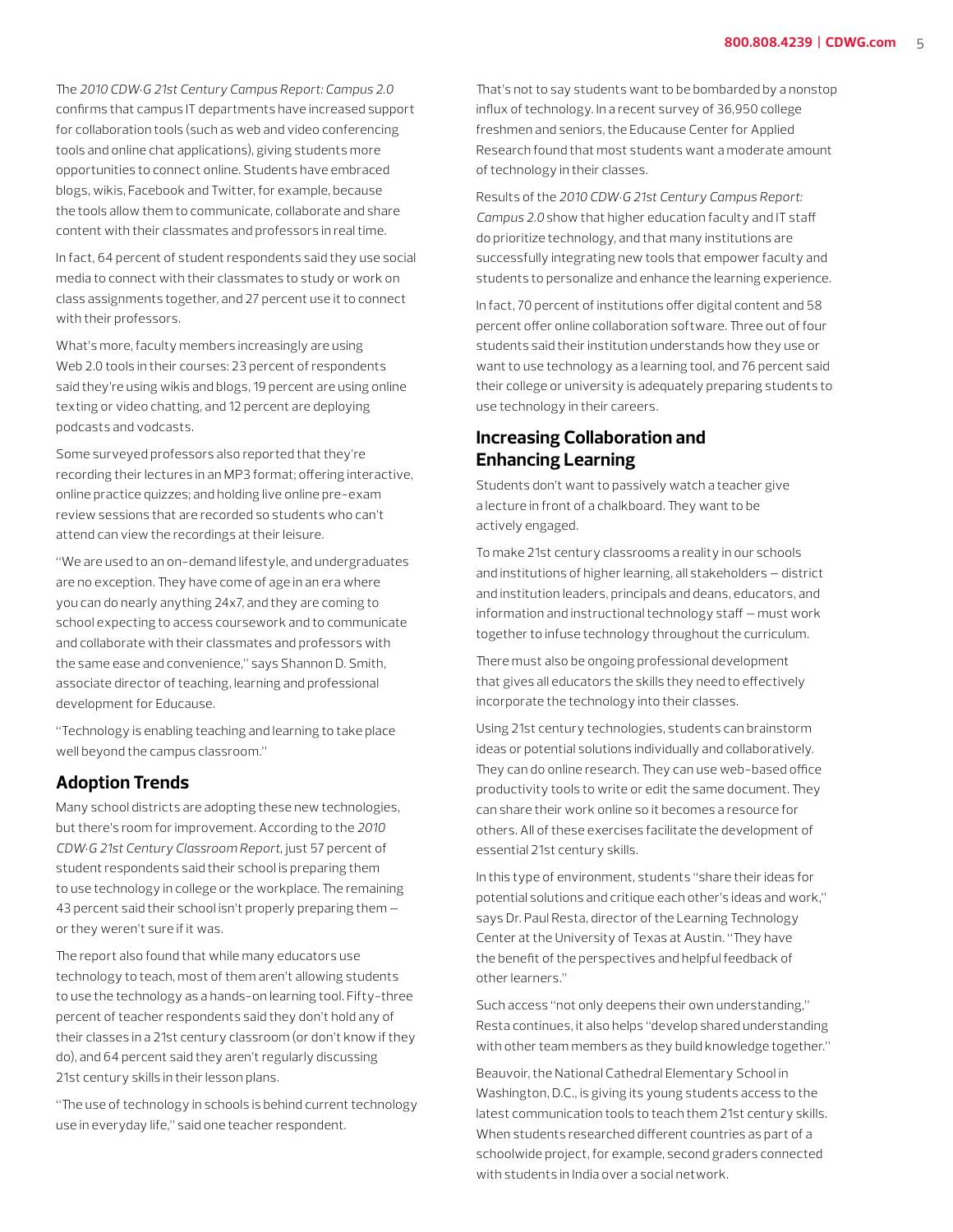In so doing, they discovered that technology tools allow them to communicate and collaborate globally, says Director of Technology Matthew Castanera-Bartoszek. In another instance, a second-grade class used video conferencing over a classroom projector to talk with a class in Argentina.

One hundred twenty miles away, Maryland's Salisbury University offers traditional and distance learning opportunities to its 8,450 students. As a part of a satellite degree program in various locations in Maryland, SU offers more than 50 online courses per year. Faculty and students interact live via web video conferencing, says Salisbury CIO Jerome F. Waldron.

Using classroom video conferencing, off-campus guest speakers can engage with students. Students can access a rich selection of professor-provided articles, videos and lectures via Salisbury's course management system. Faculty members can even direct students to listen to a particular recorded lecture online for homework, and then the next day, initiate a class discussion on the topic.

"Faculty still value class lectures, but use of digital content grows each semester," Waldron says. "They're saying, 'Wait a minute. This could free up my time for more interactive discussion and make better use of class time.'"

Creating videos also is gaining traction. Students in many different departments — including English, social work, biology, communications, education and history — are filming short videos to present research. "Each semester, 1,000 course sections are taught using a mix of learning technologies that fit the needs of students and the goals of the faculty," Waldron says.

## **21st Century Technologies in the K–12 Classroom**

More and more school districts are deploying 21st century technologies to make lessons more engaging for students and teachers. Interactive whiteboards, student response systems, video camcorders and audio systems are especially popular.

#### **Interactive Whiteboards**

Interactive whiteboards are large displays that replace traditional chalkboards and whiteboards. They typically are mounted on walls or floor stands and work with computers and projectors. Some boards come with projectors attached and can wirelessly connect to classroom computers. Schools can also turn their traditional whiteboards into interactive ones through receivers that attach to computers and devices that attach to the sides of the whiteboards.

Teachers use interactive whiteboards to engage students via multimedia lessons. Vendor-supplied software lets teachers use predesigned lessons or design their own, complete with graphics and animation. Students can write on the boards with

a stylus pen or their fingers and work on problems individually or collaboratively.

Educators say the most powerful, effective way to use interactive whiteboards is to have students on the boards most of the time. Rather than presenting lessons themselves, teachers can have students manipulate the information on the board. Some whiteboards allow teachers to save what they write on the board, which they can then reuse for a later class or provide to students in a digital format.

#### **Student Response Systems**

Also called classroom or learning response systems or "clickers," student response systems allow teachers to poll or quiz students in real time. Most ship with computer software, a small wireless receiver that connects to a computer's USB port, remote controls (or clickers) for every student and a whiteboard or projector screen for viewing student responses.

Students answer teacher questions using their wireless remote controls, and the cumulative results are displayed on a whiteboard or projector screen at the front of the classroom. Some systems allow students to provide text answers, and they typically allow teachers to protect student anonymity by having responses routed directly to the teacher's computers.

Teachers use the devices primarily to engage students and stimulate classroom discussions, to take attendance and to administer tests. They can prepare multiple-choice, true/false or yes/no questions in advance or ask questions on the fly by having students press the appropriate button on their devices. Results can be tabulated and imported directly to online grade books.

A primary benefit of student response systems is that they allow teachers to get immediate feedback on student comprehension. If students score poorly on certain questions, for example, teachers can go over that material again.

#### **Video Camcorders**

Recent advances in video camcorder technology make it easy for students to shoot and edit their own videos, which can be posted online or shown on classroom computers and TVs.

Today's camcorders are small handheld devices, some no larger than a smartphone. Many record HD video and have zoom capabilities. The devices save both time and money, as schools no longer need to purchase blank videotape to record on or waste time converting analog video to a digital format.

Better still, modern camcorders are easy to use: Students simply point and click a button to start shooting video or take digital photos. Current models hold one to four hours of video and come preloaded with video editing software. Once students finish shooting, they can connect the camcorder to a computer (usually via USB port) and use the preloaded software to edit and share their work.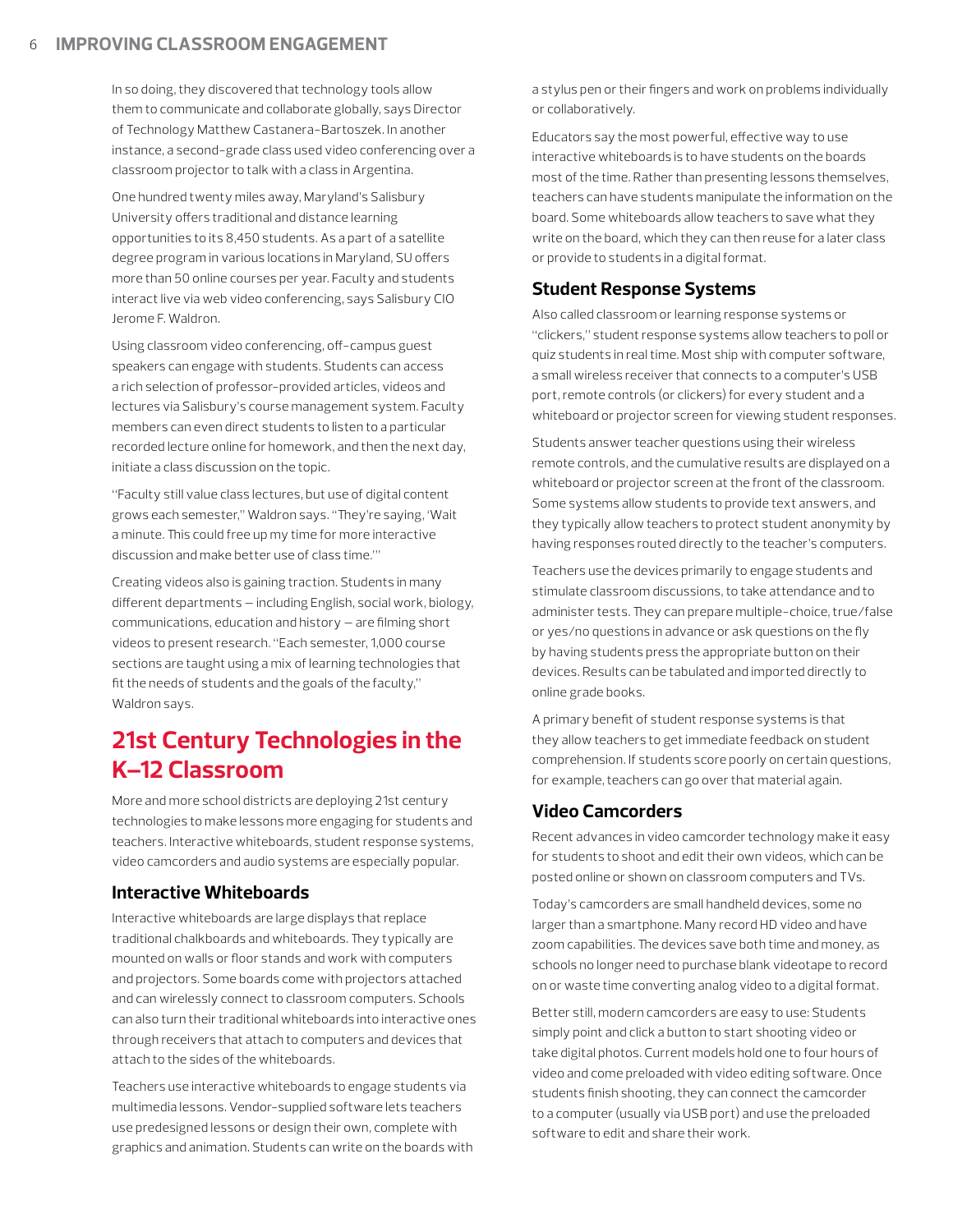#### **Iffy Infrastructures**

To properly support 21st century classroom technologies, schools need a good IT infrastructure. Eight percent of district IT pros surveyed for the 2010 CDW•G 21st Century Classroom Report said their high schools have new, innovative technology installed. Another 33 percent said their technology is current and less than three years old. But 59 percent said their technology needs to be refreshed, is aging or is "in the dark ages."

Although 51 percent of IT respondents said they plan to upgrade or improve classroom technology in the next two years, just 10 percent of them said their IT budgets will increase in the upcoming school year.

Meanwhile, 44 percent of college and university IT staff surveyed for the 2010 CDW•G 21st Century Campus Report: Campus 2.0 said their IT infrastructure particularly storage, security and servers — needs to be refreshed.

The preloaded software typically allows students to trim, edit and add music; advanced tools allow users to create more sophisticated effects, such as voiceovers, titles and graphics.

#### **Audio Systems**

Some teachers don't project their voices as well as others, making it difficult for some students (particularly those at the back of a classroom) to hear them. An audio system — consisting of speakers, microphones, sound cards and audiovisual cables — can help.

Many options are available. For example, schools can connect computer speakers and wireless, handheld or podium microphones to classroom desktop or notebook PCs and install PCI or USB sound cards to boost audio performance.

They can purchase higher-end systems with ceiling-mounted or in-wall speakers and amplifier/receiver units that connect via CAT 5 cabling. High-end systems include different audio/ video inputs for computers, DVD players and projectors.

## **21st Century Technologies in the Campus Classroom**

Colleges and universities have embraced two product categories that give students new ways to access information presented in class: lecture capture systems and distance learning technologies, including course management systems and video conferencing equipment.

#### **Lecture Capture and Retrieval**

Lecture capture and retrieval tools allow faculty members to record audio and video of their class lectures and post them online or in a course management system. This allows students who miss class or want to revisit a lecture to review it online.

If students don't grasp a particular portion of a lecture while in class, they can access the recording, fast-forward to the exact spot and listen to the lesson again. Such systems also augment distance learning or online courses, as professors can record video lectures from their computers and make them available to students online.

Institutions can choose from a variety of software and hardware lecture capture solutions. Software-based options are the most affordable. Faculty teaching online courses can create presentations that combine video, Microsoft PowerPoint slides and audio recorded using lecture capture software on their computers.

Professors also can attach a USB microphone and USB video camera to their computer to record lectures that will be delivered in the classroom. High-end systems include recording hardware devices installed in classrooms and server software that allows IT administrators to centrally manage, catalog and track recorded lectures.

Lecture capture systems are designed to record lectures with very little or no user intervention. Some require professors to press a button on their computers to start recording a class lecture, which can be posted to the institution's course management system after class with a few mouse clicks.

Other systems allow IT administrators to schedule lecture recordings. These systems automatically start recording at the beginning of class; once the class ends, the systems stop recording and automatically post the content online.

The technology can record everything that's said or shown during a class lecture, including audio from a microphone, video from a video camera and presentation slides on a computer screen. During playback, students see multiple windows, including video of the faculty member lecturing and the slides they're presenting.

Lecture capture systems have received high marks from students and faculty. Students believe the technology improves the learning process. Knowing they can review lectures later allows students to focus on listening and understanding lectures. There's less pressure to jot down notes verbatim. Some educators, meanwhile, believe lecture capture systems increase students' retention by giving them flexibility in learning and obtaining course information.

#### **Distance Learning**

Distance learning is available at many institutions through online courses and live video conferencing.

Course management systems allow campuses to offer online courses through which students can access course content (video lectures, podcasts and online reading materials, for example) and assignments using tools such as e-mail, online chat rooms and discussion boards.